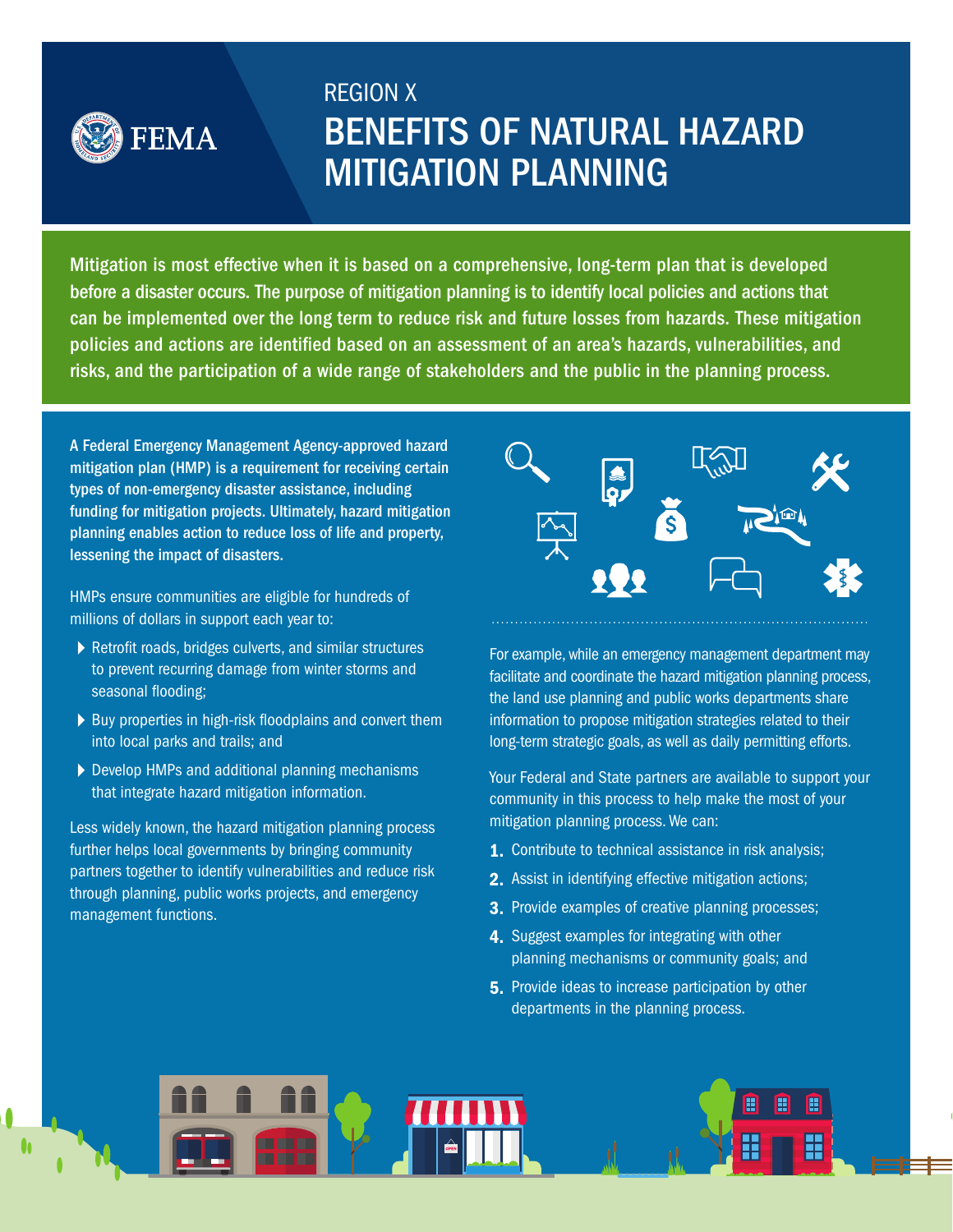## GET THE MOST OUT OF YOUR HAZARD MITIGATION PLAN

- Focus on the mitigation strategy. The mitigation strategy is the plan's primary purpose. All other sections contribute to and inform the mitigation strategy and specific hazard mitigation actions.
- Emphasize that the planning process is as important as the plan itself. In mitigation planning, as with most other planning efforts, the plan is only as good as the process and people involved in its development. The plan should also serve as the written record, or documentation, of the planning process.
- Use the plan and a tool to capture your community's identity. To have value, the plan must represent the current needs and values of the community and be useful for local officials and stakeholders. Develop the mitigation plan in a way that best serves your community's purpose and people.

# MITIGATION ACTION BENEFIT BY SECTOR



## **Land Use Planning**

• Mitigation action can support land use planning and decision making by protecting lives, future development, substantially damaged or improved structures, and other local priorities for maintaining the local economy and a community's identity.



### Public Works

• Protect infrastructure investments, either through siting or design improvements, achieved through mitigation action.



#### Emergency Management

• The HMP is a tool for bringing many departments together to strategize and prioritize mitigation actions. Mitigation actions can complement all areas of emergency management including the preparedness, response, and recovery of a community post-event.



### Economic/Community Development

• Mitigation actions implemented strategically throughout a jurisdiction contribute to continuity of operations and help foster effective community development.

Some examples include altering green and grey stormwater infrastructure to account for extreme weather events, purchasing generators to help maintain continuity of operations post-disaster, or integrating risk data into ordinances and building codes to influence future development for the purpose of protecting lives and investments in locations vulnerable to natural hazards.

## ADDITIONAL RESOURCES

FEMA Hazard Mitigation Webpage https://www.fema.gov/hazard-mitigation-planning

Washington State Enhanced Plan https://mil.wa.gov/other-links/enhanced-hazard-mitigation-plan

Oregon Hazard Mitigation http://www.oregon.gov/oem/hazardsprep/Pages/Hazard-Mitigation.aspx

Idaho Hazard Mitigation https://ioem.idaho.gov/Pages/Plans/Mitigation/MitigationPlanning.aspx

Alaska Hazard Mitigation https://ready.alaska.gov/Plans/Mitigation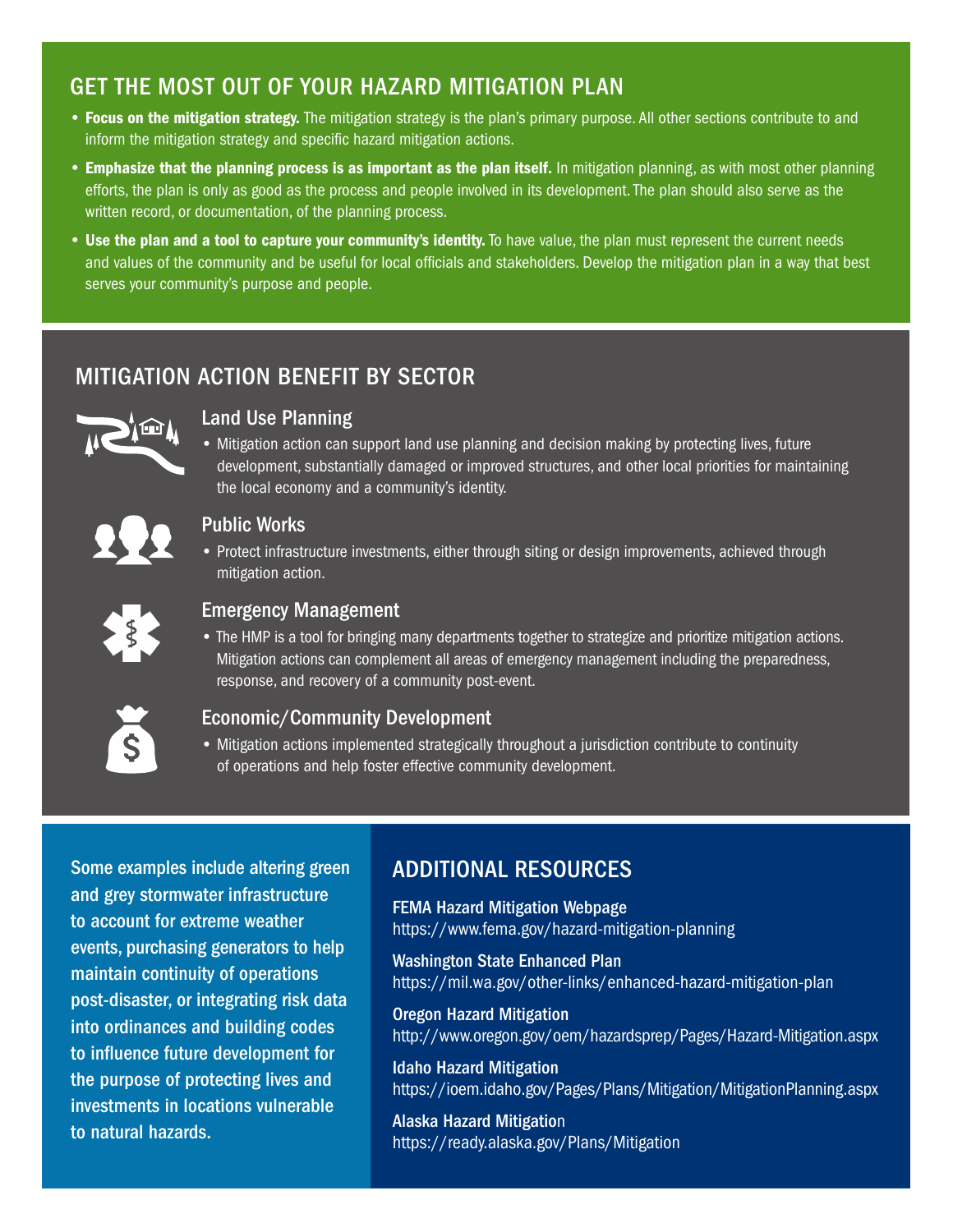## COMPONENTS OF NATURAL HAZARD MITIGATION PLANNING

Three key components contribute to natural hazard mitigation planning.



## BENEFITS OF NATURAL HAZARD MITIGATION PLANNING

#### MITIGATION ACTION CAN SUPPORT:

- Land use planning and decision making by protecting lives, future development, substantially damaged or improved structures, and other local priorities for maintaining the local economy and a community's identity;
- The protection of infrastructure investments;
- Collaboration of many departments to strategize and prioritize mitigation actions;
- All areas of emergency management including the preparedness, response, and recovery of a community post-event; and
- Continuity of operations and fostering effective community development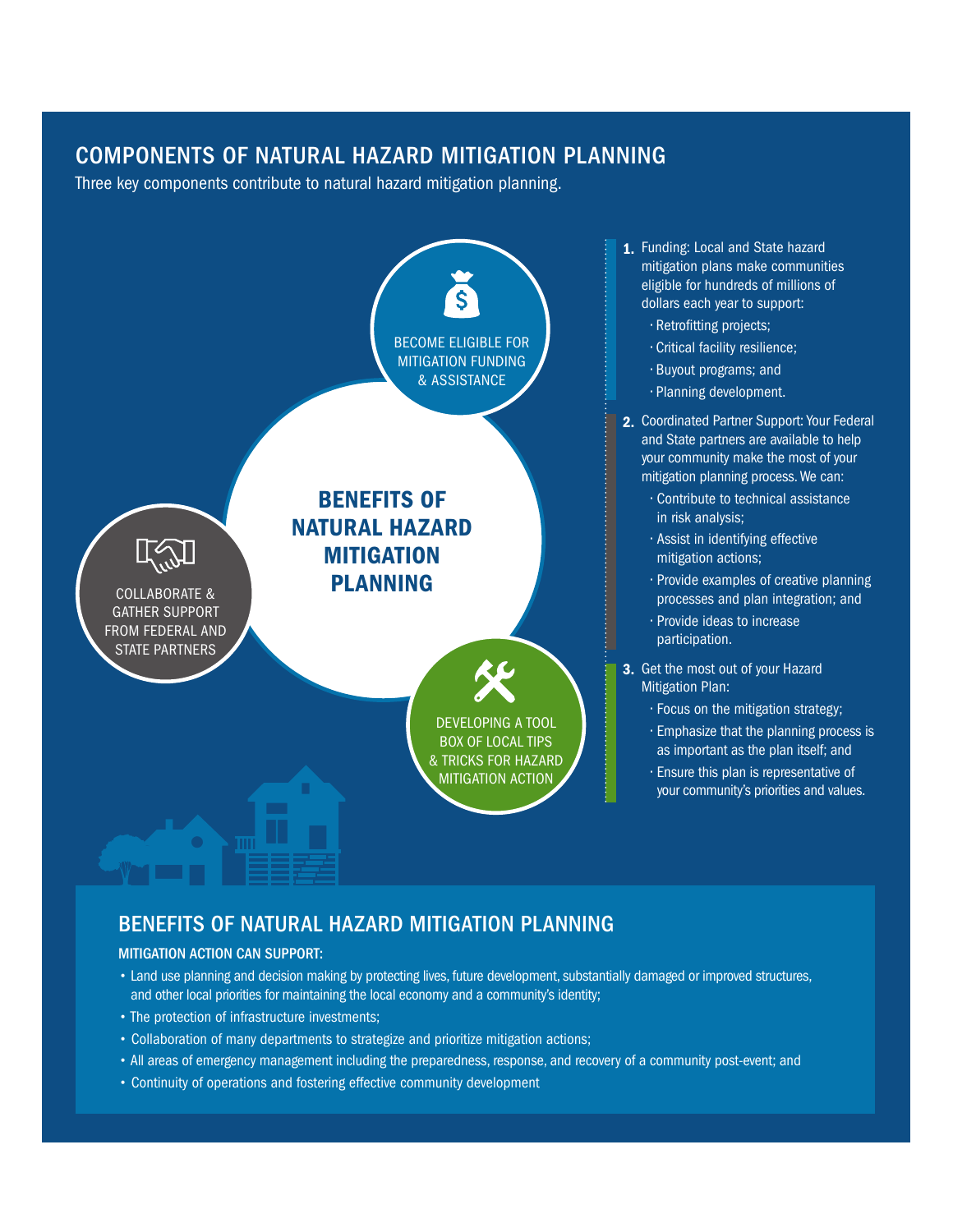